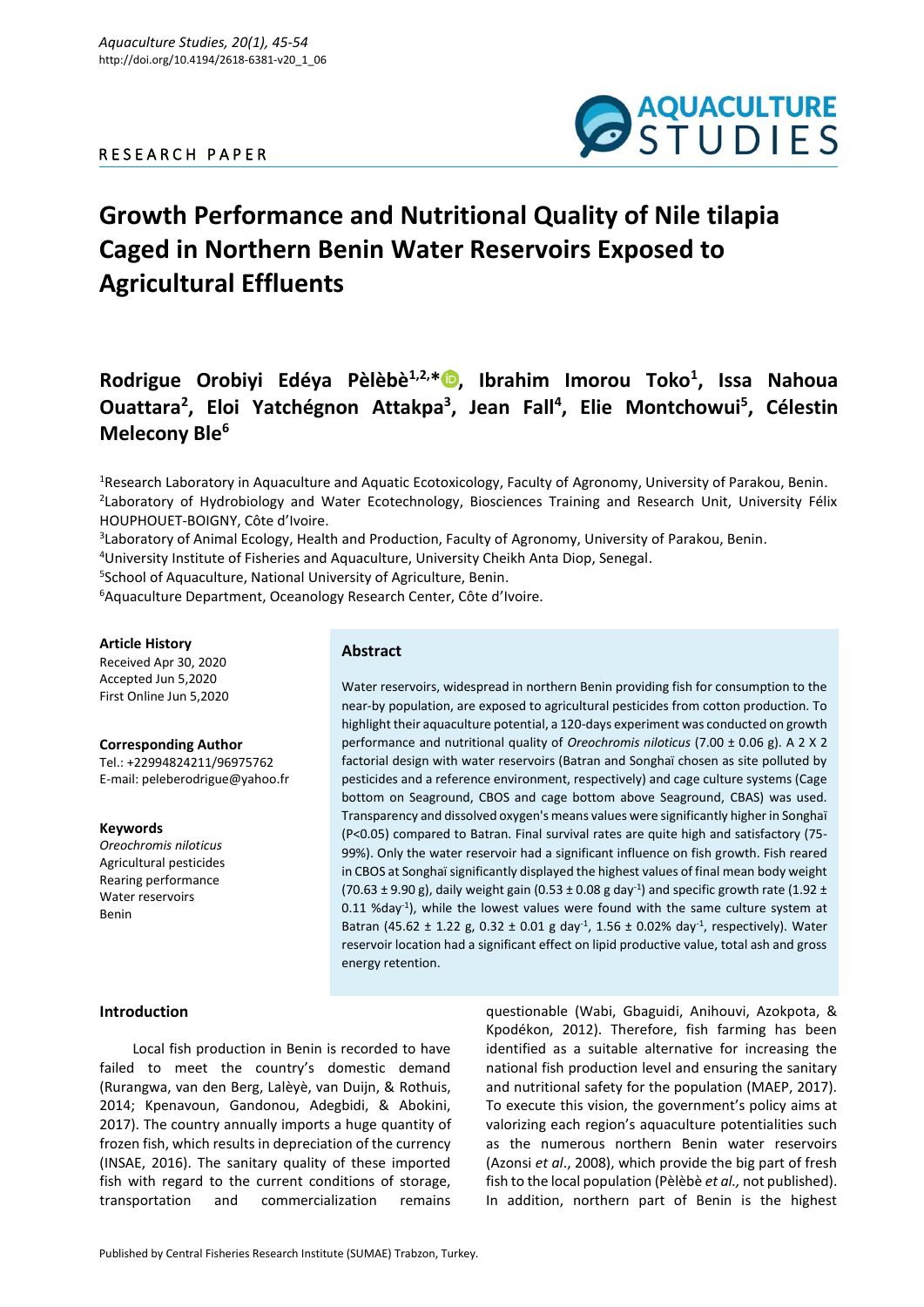agricultural production zone in Benin, especially in terms of cotton production (Ton, 2004; Agbohessi, 2014). At the current state of its technical practice, pests' control of cotton plant requires the application of a large quantity of a various chemical pesticide (Matthess, van den Akker, Chougourou, & Midingoyi, 2005; Houndekon, 2014). Water reservoirs are thus exposed to agricultural pesticides (Agbohessi *et al*., 2015; Pèlèbè, Imorou Toko, Ouattara, Attakpa, & Montchowui, 2019), which have become pollutants, generating major concerns in this important agricultural zone (Agbohessi, Imorou Toko, & Kestemont, 2012; Adéchian *et al*., 2015; Lawani, Kelome, Agassounon Djikpo Tchibozo, Hounkpe, & Adjagodo, 2017; Zoumenou, 2019). Several families of pesticide molecules are found in these reservoirs. Besides the pyrethroids, neonicotinoids and organophosphorus compounds that are currently authorized in agriculture in Benin, organochlorine pesticides banned since 2009 in Benin are recently detected and quantified in northern Benin water reservoirs (Pèlèbè et al., 2019). In the aquatic ecosystems, certain pesticides molecules remain in the water column, whereas others accumulate in the sediments (Vigano, Arillo, Falugi, Melodia, & Polesello, 2001; Zoumenou, 2019). Consequently, the exposure of fish to these pollutants and its associatedeffects are variable according to organism preference for living zone (Agbohessi *et al*., 2015). Considering the reality that fish production in water reservoirs is a major priority for Benin and its communal authorities, the question however posed is of which does fish farming system optimizes fish production while minimizing the effect of agricultural pesticides polluting the Benin cotton basin water reservoirs on zootechnical and nutritional performance of *O. niloticus* (Linnaeus, 1758), an important fish in the population's diet? The answer to this question carries a great scientific interest and will have interesting implications on the development of

Benin fish culture sector. Therefore, the purpose of the present study was to compare the rearing performance of Nile tilapia in cage bottom layer suspended above seaground without contact to sediment, which enable fish to remain only in the water column, and cage bottom layer set on the seaground with contact to sediment in which fish were able to gain access to both water column and sediments. Experiments were made simultaneously in a polluted water reservoir and a reference water reservoir.

#### **Materials and Methods**

#### **Experimental Water Reservoirs**

Experiments were conducted in two water reservoirs with different levels of pollution. The first one is the Batran water reservoir in Mekrou river basin chosen as a polluted environment (Agbohessi *et al*., 2015; Imorou Toko *et al*., 2018; Zoumenou, 2019) and located at Banikoara, the main pesticides consumer municipality in Benin (Agbohessi, Imorou Toko, Yabi, Dassoundo-Assogba, & Kestemont, 2011; Gouda, 2018). This water reservoir has dike and concrete weir. The activities around are market gardening, cereal sand cotton production. It is also used for domestic purposes and for livestock watering. The second one is the Songhaï water reservoir located outside of cottonproducing basin, at N'Dali in the Okpara river Basin. It was assigned to be the reference ecosystem (Imorou Toko *et al*., 2018; Zoumenou, 2019). It has a small weir and a compacted earth dike. The activities around this water reservoir are fish farming and market gardening. Songhaï water reservoir is very distant (about 300 km) from Batran water reservoir and does not receive any tributary from the Beninese cotton basin composed of Kandi, Gogounou, Banikoara, Kérou et Segbana municipalities (Ton, 2004). These two water reservoirs



Cage bottom above Seaground (CBAS) Cage bottom on Seaground (CBOS)



**Figure 1.** Schematic of the experimental device in each water reservoir.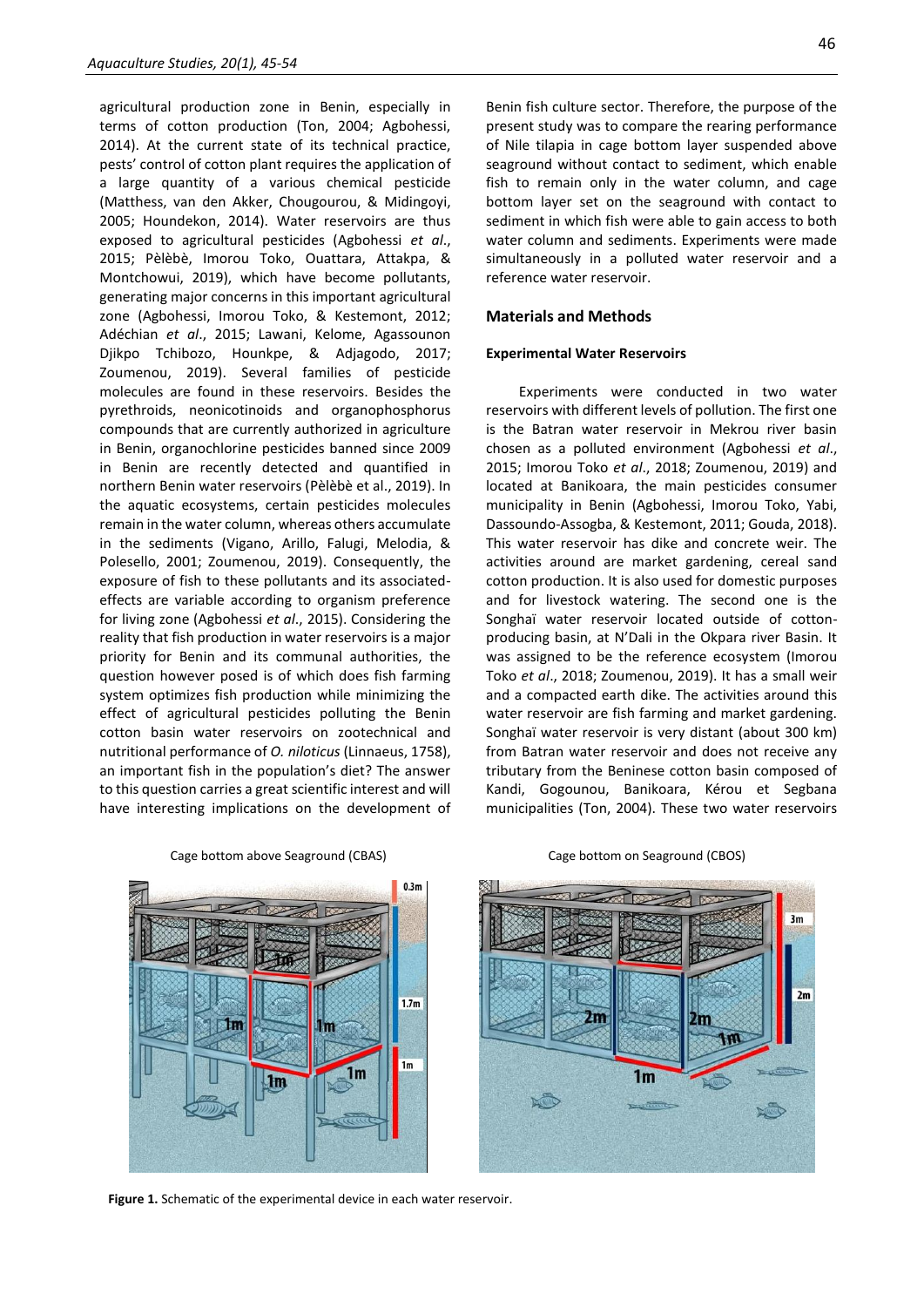do not dry up during the dry season but have similar climatic conditions (Adam & Boko, 1993).

#### **Culture Systems Description and Experimental Design**

Cage bottom layer suspended above seaground without contact to sediment (Cage bottom above Seaground, CBAS) and cage bottom layer set on the seaground with contact to sediment (Cage bottom on Seaground, CBOS) were used as culture systems. Unlike floating cages, which require the construction of a floating collar that can cover more than half of the total costs incurred (Aïzonou, Achoh, & Agadjihouèdé, 2019), these fixed cages are made of net simply attached to frame embedded in the sediment and appeared relatively less expensive (Beveridge, 1985). The experiment had 2 X 2 factorial design. The first factor was related to water reservoirs (Batran and Songhaï) and the second factor was culture system (Cage bottom above Seaground, CBAS and Cage bottom on Seaground, CBOS). A train of three (3) CBAS (long x width x height: 1 x 1 x 1.70 m) and another one of three (3) CBOS (long x width x height:  $1 \times 1 \times 3$  m) were installed in each water reservoir (Figure 1). The gap between the base of CBAS and the aquatic bottom was 1 m, whereas the base of CBOS was tightly in the sediment with stakes. At the onset of the experiments, culture units were installed in the water reservoirs to have  $1 \text{ m}^3$  water depth; however, during the test, the water level in the reservoirs varied due to the addition of rainwater. To prevent fish loss through jumping or bird predation as well as from thieves and flood, all the culture units were equipped with covers net.

#### **Experimental fish**

In each water reservoir, mixed sex *O. niloticus* juveniles (average mean weight =  $7.00 \pm 0.05$ g) were obtained from "Beniel Fish" fish culture farm located at Abomey-Calavi and were transported in aerated plastic bags to the experimental stations. They were adapted to the experimental conditions for two weeks and were hand-fed with a commercial tilapia pellets floating feed "Le Gouessant" twice a day until 24 h before the beginning of the experiment.

## **Experimental Procedures and Water Quality Monitoring**

The study was carried out simultaneously during 120 days (May - October) in the two water reservoirs, and the maintenance of installed culture units was made each month. At the start of the experiment, fish were randomly stocked at 100 juveniles per replicate of both culture systems based on the works of Legendre (1986), Ouattara (2004) and Nobah (2007). Fish feed was purchased from "Petit Poisson SARL", Abomey-Calavi and stored in a cool and dry place during the

experiments. Fish were hand-fed twice a day (between 8-9:00 am and 5-6:00 pm) and six days in a week, to apparent satiation with "Le Gouessant" (type 1: 3.2 mm of diameter, 30 % of crude protein and 9% of crude lipid; type 2: 4 mm of diameter, 32 % of crude protein and 9% of crude lipid). However, the quantity of daily distributed feed was calculated according to Mélard (1986) taking into account the biomass determined at the last fish growth control which was performed each 30 days. At each feeding, care was taken to stop feeding as soon as the fish stopped eating and quantity of the distributed feed was recorded. For fish growth control, 30 fish in each replicated culture unit were sampled early in the morning (7-9:00 am) using a scoop net and batch weighted with an electronic balance (PHILIPS, 5 kg, 0.1g). Dead fish were removed and recorded during the experiment. At the end of the experiment, all fish were harvested and the total number of fish in each replicated culture unit was counted and weighed. 30 fish per culture system (10 from each replicate) were randomly collected for individual weight and total length measurement. All fish were anesthetized with tricaine methane-sulfonate, MS*-*222 (Sigma-Aldrich) before measurement. At three days intervals, water temperature and dissolved oxygen, pH and water transparency were measured in each replicate of infrastructure using an oxy-thermometer HANNA (HI 9146), a pH-meter WTW 3210 and a Secchi disk graduated in centimeter, respectively. These different measurements were made before feeding the fish.

#### **Sampling and Biochemical Analyses**

Prior to the commencement of the experiment, 24 fish were randomly collected and pooled in three integrated samples. At the end of the rearing trial, three fish were randomly selected from each infrastructure replicate and pooled to provide one sample. These samples were stored at -80°C (Schreck et Moyle, 1990) for biochemical analyses on the whole scaled and gutted fish at the Nutrition Laboratory of "Centre de Recherches Océanologiques" of Abidjan, Côte d'Ivoire. Dry matter, total ash, crude protein and total lipid were analyzed according to standard methods (AOAC, 2003). Moisture content was estimated by drying the samples at 105°C during 24 h in a drying oven. The crude protein content (N x 6.25) was estimated using the Kjeldahl method. Total lipid content was determined after petroleum ether extraction using Soxhlet system. Ash content was determined by combusting samples in a muffle furnace at 550°C for 12 h. Three trials were carried out for each analyzed compound. Carbohydrate was estimated by subtracting crude protein, total lipid, moisture and ash values from 100 (Jobling, 1983). Note that we have to take into account the loss of moisture to find in the wet matter (fresh fish), the content of an element "A" measured in the dry matter by applying the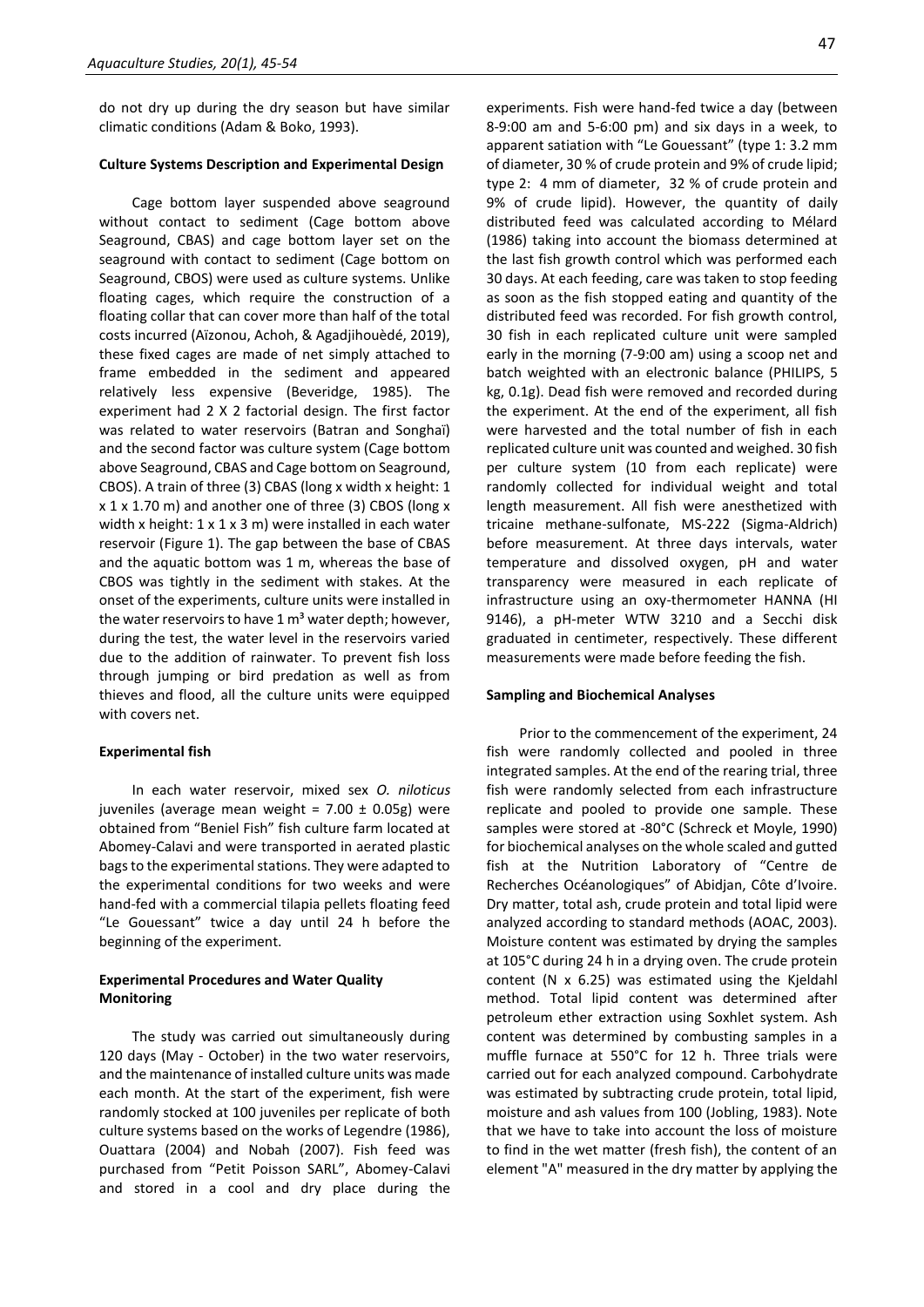following formula: A (% fresh material) = A (% dry matter) x (dry matter content / 100).

#### **Zootechnical Performance**

Survival and growth parameters (survival rate: SR, final mean body weight:  $W_f$ , variation coefficients of initial and final means body weights:  $CV_i$  and  $CV_f$ , daily weight gain: DWG, specific growth rate: SGR and condition factor: K), feed utilization parameters (feed efficiency: FE, protein efficiency ratio: PER, protein productive value: PPV, lipid productive value: LPV) were calculated as follows:

SR  $(\%) = 100 \times (final fish number) / (initial fish number)$ 

 $W_f(g) = B_f N^{-1}$  where  $B_f =$  final fish biomass (g) and N = number of survivors

CV<sub>i</sub>(%) and CV<sub>f</sub> (%) = 100 (SD mean<sup>-1</sup>) where SD = standard deviation

DWG (g day<sup>-1</sup>) = (W<sub>f</sub>- W<sub>i</sub>) t<sup>-1</sup> where W<sub>i</sub> = initial mean body weight  $(g)$  and  $t =$  duration of experiment (days)

SGR (% day<sup>-1</sup>) = 100 × [ln (W<sub>f</sub>) - ln (W<sub>i</sub>)] t<sup>-1</sup>

K (%) = 100  $W_f$  LT<sup>-3</sup> where  $W_f$  is in g and LT= fish total length (cm)

FE =  $(B_f - B_i)$  (weight of total feed used)  $^{-1}$ 

PER =  $(B_f - B_i)$  (weight of total used proteins)<sup>-1</sup>

PPV =  $[$ (crude protein of final fish  $\times$  B<sub>f</sub>) - (crude protein of initial fish  $\times$  B<sub>i</sub>)]/ (crude protein of feed  $\times$  weight of total used feed)

LPV=  $\left[$  (total lipid of final fish  $\times$  Bf)-(total lipid of initial fish  $\times$  B<sub>i</sub>]]/ (total lipid of feed  $\times$  weight of total used feed)

#### **Gross Energy Content and Retention**

Gross energy content was calculated by making assumptions of the appropriate caloric conversion terms for each fish body component. Calculations were based

on Jobling (1983; 1994) and the following values were used: 23.7 kJ.g<sup>-1</sup> for protein, 39.5 kJ.g<sup>-1</sup> for lipid and 17.2  $kJ.g^{-1}$  for carbohydrate. Gross energy retention (GER, kJ/g) was computed according to following formula: GER (%) = 100  $\times$  [(Gross energy of final fish  $\times$  B<sub>f</sub>) - (Gross energy of initial fish  $\times$  B<sub>i</sub>)]/ (Gross energy of feed  $\times$ weight of total used feed)]. Feed gross energy (18.5 kJ.g<sup>-</sup> 1 ) was provided by the manufacturer of the used feed namely SICA DU GOUESSANT company (France).

#### **Statistical Analysis**

Results were expressed as mean ± standard deviation. To test difference of physical and chemical, zootechnical and nutritional data between water reservoirs and culture systems' modalities, two-way analysis of variance (ANOVA II) was used. Multiple comparisons of both main factor effects and their interaction were done using Tukey Honest Significant Difference test. Differences were regarded as significant when P<0.05. All statistical analyses were performed using STATISTICA 6.1 software (Statsoft, Inc.).

## **Results**

## **Physical and Chemical Parameters in Tested Infrastructures at the Water Reservoirs**

Water quality parameters of both water reservoirs were presented in table 1. Measured values were comparable between the two water reservoirs except for dissolved oxygen and disk Secchi transparency, which were significantly higher in Songhaï water reservoir (P<0.05). There was no significant difference between culture systems for water quality in each water reservoir.

#### **Zootechnical performance**

Overall, survival rates were between 75% and 99% (Figure 2) and was significantly influenced by the factor "water reservoir". Recorded values were higher in Songhaï compared to Batran. The increase in mean body weight during experimental period is shown graphically in figure 3.

Table 2 shows the mean values of growth and feed utilization parameters at the end of the experiments.

| Parameters        | Batran water reservoir                         |                                | Songhaï water reservoir             |                               |
|-------------------|------------------------------------------------|--------------------------------|-------------------------------------|-------------------------------|
|                   | (Agriculture polluted reservoir <sup>A</sup> ) |                                | (Reference ecosystem <sup>B</sup> ) |                               |
|                   | <b>CBOS</b>                                    | CBAS                           | <b>CBOS</b>                         | CBAS                          |
| T('C)             | $28.37 \pm 2.28$ <sup>a</sup>                  | $28.66 \pm 2.27$ <sup>a</sup>  | $28.69 \pm 1.58$ <sup>a</sup>       | $28.77 \pm 1.56^{\text{a}}$   |
| $O2$ (mg/l)       | $3.11 \pm 1.43$ <sup>a</sup>                   | $3.16 \pm 1.35$ <sup>a</sup>   | $4.96 + 1.19^b$                     | $4.82 \pm 1.10^{\text{ b}}$   |
| pH                | $6.82 \pm 0.58$ <sup>a</sup>                   | $6.92 \pm 0.52$ <sup>a</sup>   | 6.84 ± 0.28 <sup>a</sup>            | $6.70 \pm 0.41$ <sup>a</sup>  |
| Transparency (cm) | $19.03 \pm 16.73$ <sup>a</sup>                 | $18.52 \pm 16.51$ <sup>a</sup> | $31.22 \pm 4.57$ <sup>b</sup>       | $33.62 \pm 4.62$ <sup>b</sup> |

*Water reservoir had significant effect on some parameters; in each table line, values sharing a same superscript letter are not significantly different (*P*> 0.05), <sup>A</sup>Agbohessi et al., 2015; Imorou Toko et al., 2018; Zoumenou, 2019; <sup>B</sup> Imorou Toko et al., 2018; Zoumenou, 2019. CBOS: Cage bottom on Seaground, CBAS: Cage bottom above Seaground.*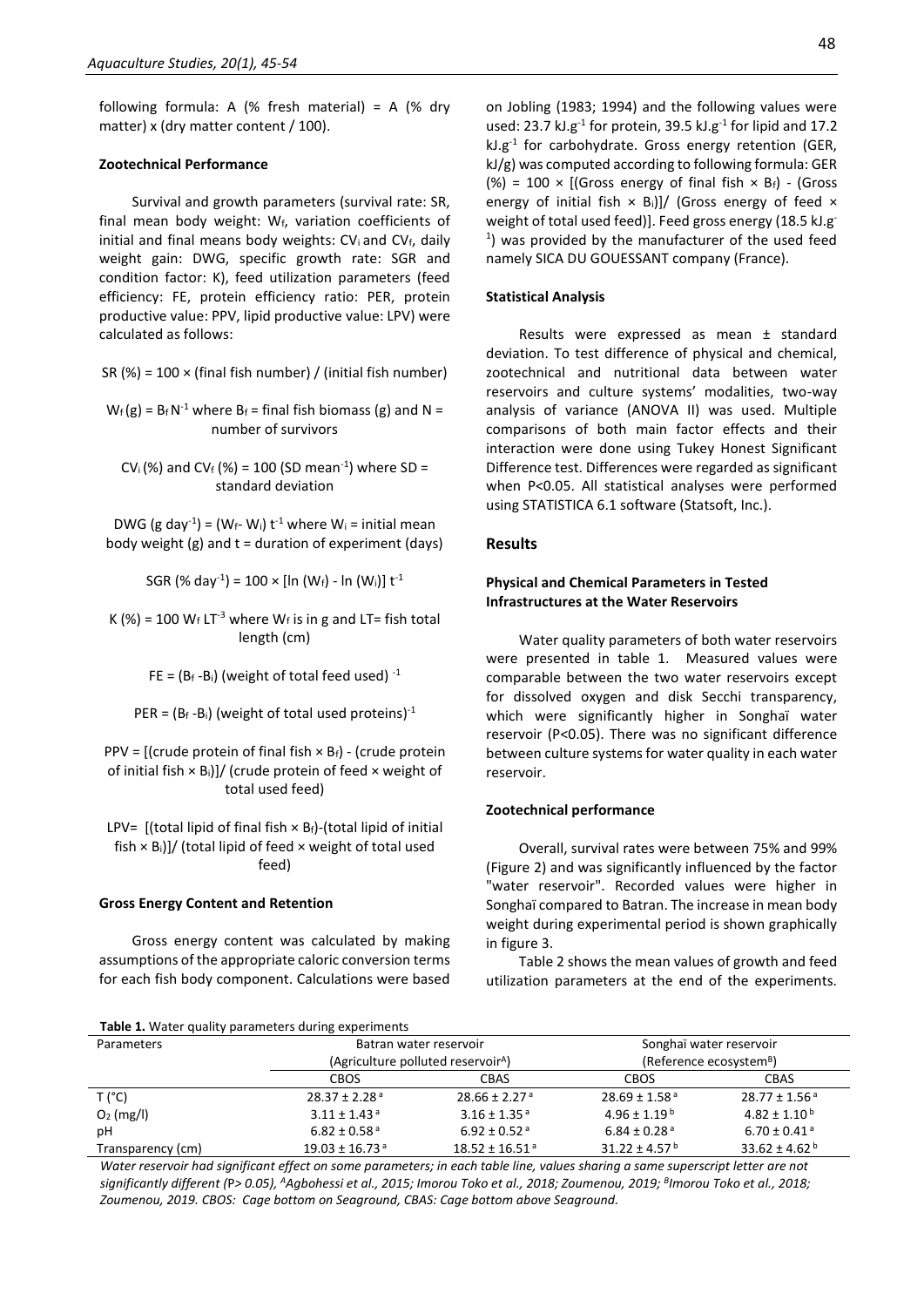

Water reservoirs and culture systems

**Figure 2.** Survival rates of *O. niloticus* reared for 120 days in northern Benin water reservoirs. *Water reservoir had significant effect; means sharing a same letter are not significantly different (*P*>0.05);* (n=3). *CBOS: Cage bottom on Seaground, CBAS: Cage bottom above Seaground.*



**Figure 3.** Increase in mean body weight of *O. niloticus* during 120 days-rearing experiments in northern Benin water reservoirs. *CBOS: Cage bottom on Seaground, CBAS: Cage bottom above Seaground.*

Weights of initial fish were very homogeneous (P>0.05), whereas the heterogeneity of the final weight was relatively high in fish reared in CBAS regardless of the water reservoir (Table 2). Only water reservoir had a significant effect on growth parameters namely  $W_f$ , DWG and SGR (P< 0.05) (Table 2). They were significantly higher in Songhaï as compared to Batran. The condition index did not vary significantly between culture systems for the two water reservoirs (Table 2). Concerning feed utilization parameters, only LPV varied significantly between the two water reservoirs (Table 2).

#### **Proximate Body Biochemical Composition**

Table 3 presents the cultured fish body biochemical composition. Water reservoir had significant effect on total ash. There were a significant difference between Songhaï and Batran for both culture systems (P<0.05).

#### **Energy Content and Energy Retention**

Table 4 displays the average gross energy content of the fish and the contribution of lipid, protein and

carbohydrate to its formation. Water reservoir had no significant effect on the gross energy content in fish (Table 4). Regardless of the water reservoir and the culture system, protein have the greatest contribution to the total value of the gross energy compared to the two other nutrients. Between the two water reservoirs, the contribution percentages of lipid to the gross energy formation are comparable. However, these contribution percentages are higher for protein and carbohydrate at Songhaï and Batran, respectively (Table 4).

Water reservoir had a significant effect on the gross energy retention in fish without there being no difference between the culture systems in the same reservoir. The fish reared in the Batran water reservoir were exhibited the highest energy retention values (Figure 4).

#### **Discussion**

The cotton basin of northern Benin is essentially an agricultural area and pesticides are the major pollutants that contaminate the water reservoirs. In the present study, we evaluated for first time, the biotechnical parameters in *O. niloticus* reared in two different culture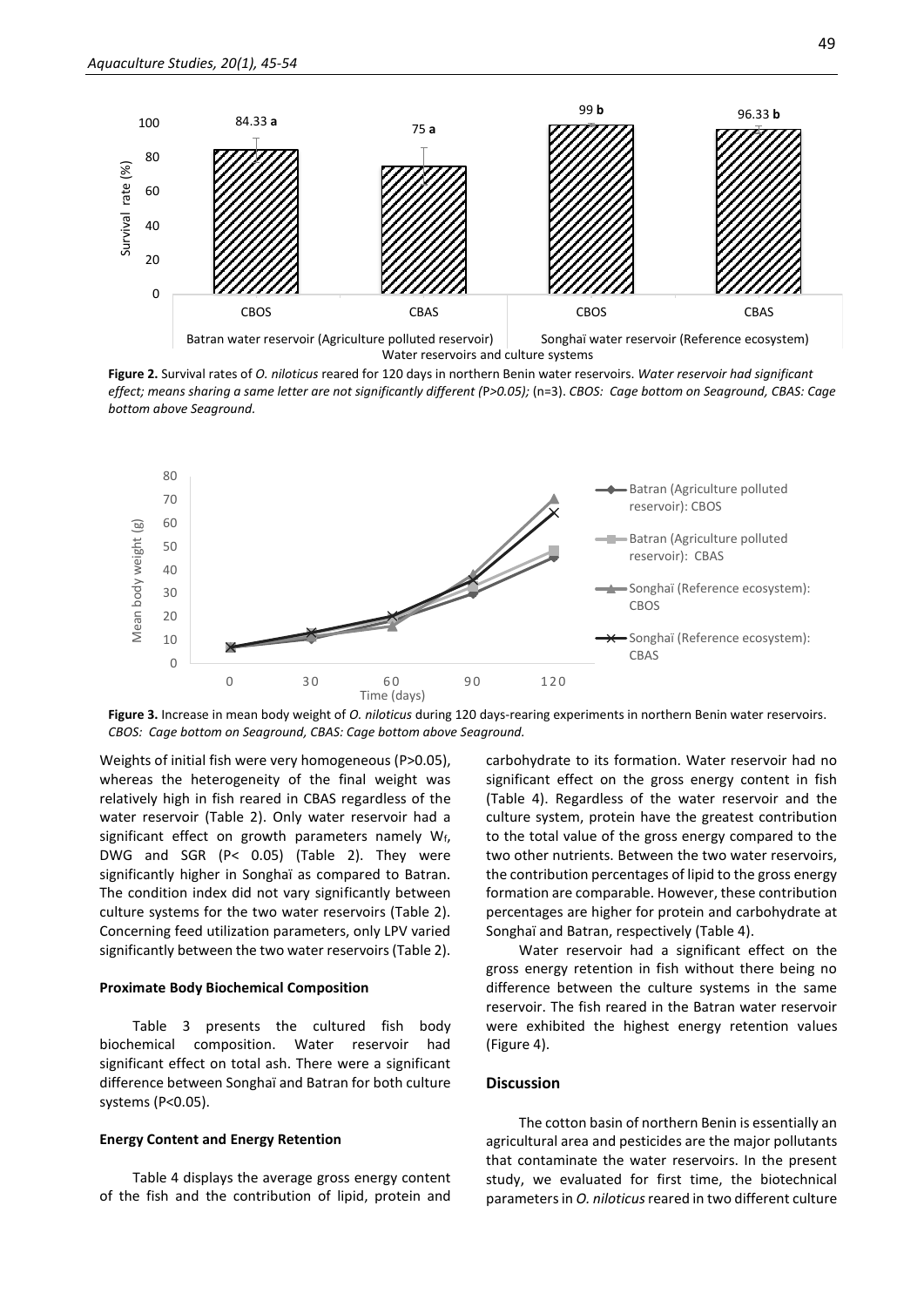| Parameters                   | Batran water reservoir                         |                                | Songhaï water reservoir             |                                |
|------------------------------|------------------------------------------------|--------------------------------|-------------------------------------|--------------------------------|
|                              | (Agriculture polluted reservoir <sup>A</sup> ) |                                | (Reference ecosystem <sup>B</sup> ) |                                |
|                              | <b>CBOS</b>                                    | <b>CBAS</b>                    | <b>CBOS</b>                         | <b>CBAS</b>                    |
| $W_i(g)$                     | $6.98 \pm 0.05$ <sup>a</sup>                   | $7.02 \pm 0.07$ <sup>a</sup>   | $7 \pm 0.09a$                       | 7± 0.00 <sup>a</sup>           |
| $CV_i(\%)$                   | 0.71                                           |                                | 1.31                                | 0.04                           |
| $W_f(g)$                     | $45.62 \pm 1.22$ <sup>a</sup>                  | $48.42 \pm 13.31$ <sup>a</sup> | $70.63 \pm 9.90$ <sup>b</sup>       | $64.65 \pm 15.31$ <sup>b</sup> |
| $CV_f$ (%)                   | 2.67                                           | 27.49                          | 14.02                               | 23.68                          |
| DWG $(g \text{ day}^{-1})$   | $0.32 \pm 0.01$ <sup>a</sup>                   | $0.35 \pm 0.11$ <sup>a</sup>   | $0.53 \pm 0.08$ <sup>b</sup>        | $0.48 \pm 0.13$ <sup>b</sup>   |
| $SGR$ (% day <sup>-1</sup> ) | $1.56 \pm 0.02$ <sup>a</sup>                   | $1.58 \pm 0.23$ <sup>a</sup>   | $1.92 \pm 0.11$ b                   | $1.84 \pm 0.21$ <sup>b</sup>   |
| K (%)                        | $1.78 \pm 0.05$ <sup>a</sup>                   | $1.77 \pm 0.05$ <sup>a</sup>   | $1.69 \pm 0.05$ <sup>a</sup>        | $1.72 \pm 0.13$ <sup>a</sup>   |
| FE.                          | $2.06 \pm 0.08$ <sup>a</sup>                   | $2.21 \pm 0.48$ <sup>a</sup>   | $1.63 \pm 0.25$ <sup>a</sup>        | $1.61 \pm 0.59$ <sup>a</sup>   |
| <b>PER</b>                   | $6.65 \pm 0.26$ <sup>a</sup>                   | $7.14 \pm 1.56^a$              | $5.25 \pm 0.80$ <sup>a</sup>        | $5.21 \pm 1.9$ <sup>a</sup>    |
| <b>PPV</b>                   | $0.73 \pm 0.37$ <sup>a</sup>                   | $0.72 \pm 0.44$ <sup>a</sup>   | $0.75 \pm 0.17$ <sup>a</sup>        | $0.70 \pm 0.27$ <sup>a</sup>   |
| <b>LPV</b>                   | $1.10 \pm 0.18$ <sup>a</sup>                   | $1.21 \pm 0.20$ <sup>a</sup>   | $0.81 \pm 0.14$ b                   | $0.72 \pm 0.27$ <sup>b</sup>   |

**Table 2.** Growth and feed utilization parameters of *O. niloticus* reared for 120 days in northern Benin water reservoirs (n =3)

*Water reservoir had significant effect on some parameters; in each table line, values sharing a same superscript letter are not significantly different (P>0.05). <sup>A</sup> Agbohessi et al., 2015; Imorou Toko et al., 2018; Zoumenou, 2019. B Imorou Toko et al., 2018; Zoumenou, 2019. CBOS: Cage bottom on Seaground, CBAS: Cage bottom above Seaground.*

**Table 3.** Proximate biochemical composition (% of fresh whole scaled and gutted fish matter basis) of *O. niloticus* reared for 120 days in northern Benin water reservoirs (n=3)

| Parameters         | Batran water reservoir<br>(Agriculture polluted reservoir <sup>A</sup> ) |                               | Songhaï water reservoir<br>(Reference ecosystem <sup>B</sup> ) |                               |
|--------------------|--------------------------------------------------------------------------|-------------------------------|----------------------------------------------------------------|-------------------------------|
|                    | <b>CBOS</b>                                                              | CBAS                          | <b>CBOS</b>                                                    | <b>CBAS</b>                   |
| Moisture           | $76.09 \pm 0.27$ <sup>a</sup>                                            | $76.36 \pm 0.68$ <sup>a</sup> | 76.46 ± 0.19ª                                                  | $76.66 \pm 1.08$ <sup>a</sup> |
| Total ash          | $3.13 \pm 0.07$ ad                                                       | $2.96 \pm 0.20$ cd            | $3.77 \pm 0.26$ bc                                             | $3.90 \pm 0.03$ ab            |
| <b>Total lipid</b> | $4.41 \pm 0.47$ <sup>a</sup>                                             | $4.49 \pm 0.11$ <sup>a</sup>  | $4.31 \pm 0.18$ <sup>a</sup>                                   | $3.87 \pm 0.37$ <sup>a</sup>  |
| Crude protein      | $10.03 \pm 4.80$ <sup>a</sup>                                            | $9.49 \pm 5.22$ <sup>a</sup>  | $13.39 \pm 1.09$ <sup>a</sup>                                  | $12.51 \pm 0.57$ <sup>a</sup> |
| Carbohydrate       | $6.34 \pm 4.89$ <sup>a</sup>                                             | $6.70 \pm 4.81$ <sup>a</sup>  | $2.07 \pm 1.09$ <sup>a</sup>                                   | $3.05 \pm 0.79$ <sup>a</sup>  |

*Water reservoir had significant effect on total ash; in the second line of the table, values sharing at least one superscript letter in common are not significantly different (*P>*0.05). <sup>A</sup>Agbohessi et al., 2015; Imorou Toko et al., 2018; Zoumenou, 2019. B Imorou Toko et al., 2018; Zoumenou, 2019. CBOS: Cage bottom on Seaground, CBAS: Cage bottom above Seaground.*

**Table 4.** Gross energy content (% of fresh whole scaled and gutted fish matter basis) of *O. niloticus* reared for 120 days in northern Benin water reservoirs (n=3)

| Parameters           | Batran water reservoir                         |                              | Songhaï water reservoir             |                 |
|----------------------|------------------------------------------------|------------------------------|-------------------------------------|-----------------|
|                      | (Agriculture polluted reservoir <sup>A</sup> ) |                              | (Reference ecosystem <sup>B</sup> ) |                 |
|                      | <b>CBOS</b>                                    | <b>CBAS</b>                  | <b>CBOS</b>                         | <b>CBAS</b>     |
| Gross energy content | 5.21 ± 0.26 $a$                                | $5.17 \pm 0.41$ <sup>a</sup> | 5.23 ± 0.09 <sup>a</sup>            | 5.02 ± 0.24 $a$ |
| Lipid%               | 33.45                                          | 34.24                        | 32.54                               | 30.46           |
| Protein%             | 45.61                                          | 43.49                        | 60.65                               | 59.08           |
| Carbohydrate%        | 20.94                                          | 22.27                        | 6.81                                | 10.46           |

*Water reservoir had no significant effect on the gross energy content; in the first line of the table, values sharing a same superscript letter are not significantly different (*P>*0.05). <sup>A</sup>Agbohessi et al., 2015; Imorou Toko et al., 2018; Zoumenou, 2019. B Imorou Toko et al., 2018; Zoumenou, 2019. CBOS: Cage bottom on Seaground, CBAS: Cage bottom above Seaground.*

systems (Cage bottom on Seaground, CBOS and Cage bottom above Seaground, CBAS) installed in water reservoirs located in and outside of the cotton basin (Batran and Songhaï, respectively). Measured values of temperature, dissolved oxygen and pH during experiments in both water reservoirs were within the accepted range by *O. niloticus,* 21-30°C, > 2.3 mg/l and 6-9, respectively (Balarin & Hatton, 1979; Mélard, 1986; Kestemont, Micha, & Falter, 1989; Ross, 2000). However, water transparency seemed to be low in Batran (Colman *et al*., 1992). But, this could not be a problem to the technical feasibility of Nile tilapia culture in the northern Benin water reservoirs because of its adaptive ability to a wide range of environmental

conditions (El-Saidy & Gaber, 2005). The high survival rates (75-99%) of fish confirmed this hypothesis. In fact, values measured for this parameter can be considered as good because they were not less than 75% of the initial number of fish as Morissens, Roche, and Aglinglo (1986) recommended. The significant effect of water reservoir observed on fish survival may be due to poor water transparency in Batran. Nevertheless, our results are better than those of Legendre, Hem, and Cissé (1989) and Ouattara, Teugels, N'Douba, and Philippart (2003), 77.40% and 83% for a cichlid fish, *Sarotherodon melanotheron* reared in cage-enclosures in Ebrié lagoon and floating cages in Lake Ayamé, respectively. Gibran *et al*. (2008) also reported a high survival rate (95%) for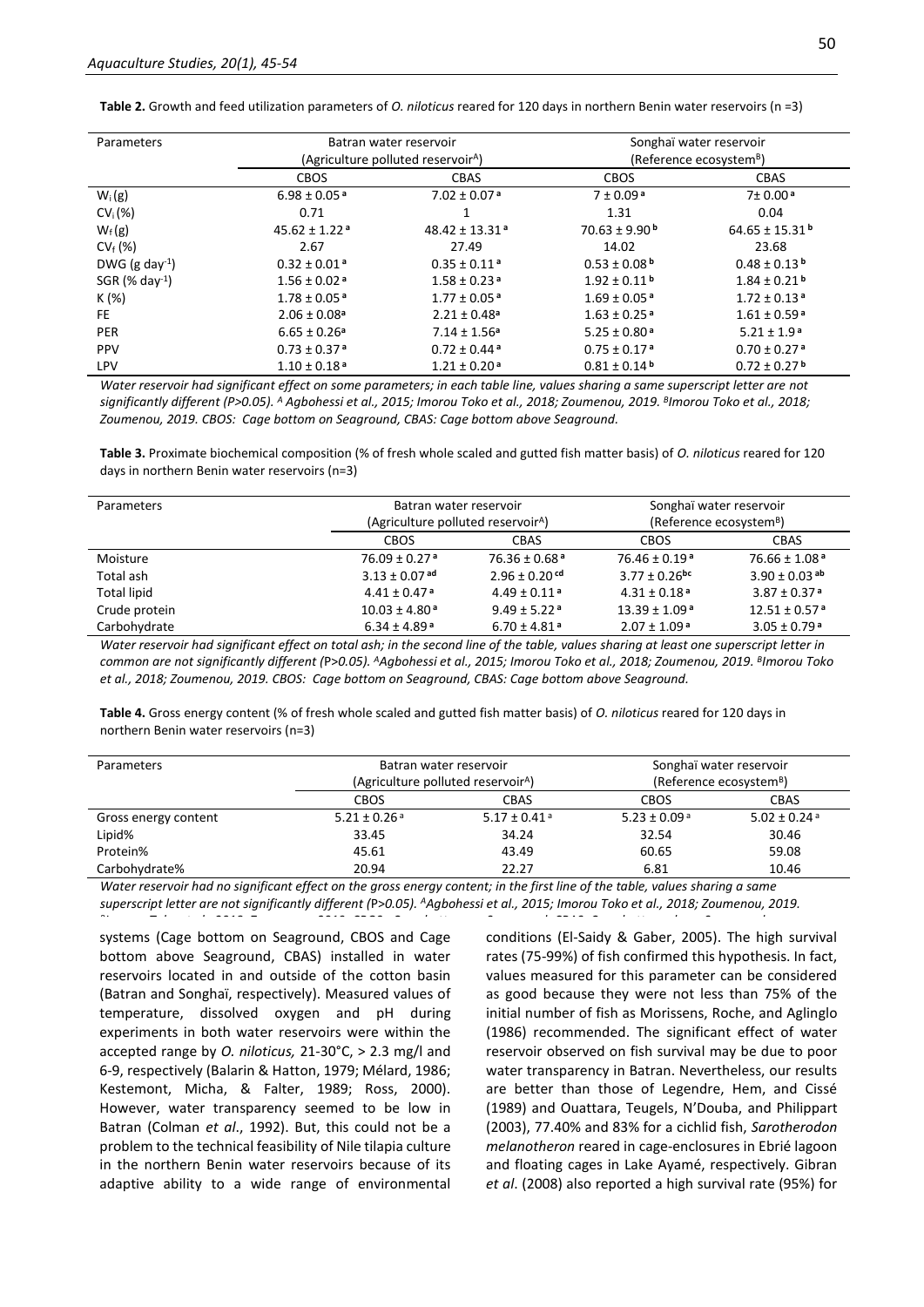

**Figure 4.** Gross energy retention (B) in *O. niloticus* reared for 120 days in northern Benin water reservoirs. *Water reservoir had significant effect; means sharing a same letter are not significantly different (*P*> 0.05);* (n=3). *CBOS: Cage bottom on Seaground, CBAS: Cage bottom above Seaground.*

mixed sex *O. niloticus* during a 150-day rearing in cages in Kuriftu Lake.

Variation coefficients of the final mean body weight are relatively high in fish reared in CBAS, which may be due to a non-identic accessibility of reared fish to the given feed (Garcia *et al*., 2013).

The significant effect of the factor "water reservoir" on the measured growth parameters in *O. niloticus* could be related to the difference in the level of contamination by pesticides since Batran water reservoir, in which growth parameters are low, is more contaminated with very dangerous pesticide residues than Songhaï water reservoir (Imorou Toko et al., 2018; Zoumenou, 2019 ; Zoumenou et al., 2019). But the fact that the majority of feed efficiency values are similar in all treatments also suggests that fish growth was in accordance with amount of feed that they consume. The statistical similarity existing between fish reared in CBAS and CBOS regardless of the water reservoir for growth parameters could be explained by the fact that *O. niloticus* is a pelagic fish and prefers living and eating at water column. Therefore, this species living conditions can be considered as similar in the two fish culture systems infrastructures. However, the water circulation below the suspended cage (CBAS) constitute an advantage compared to the cage with bottom situated directly on seaground (CBOS). It may help to avoid material (fecal material, uneaten diet, etc.) accumulation on the bottom that could lower the dissolved oxygen level in the cage environment.

Despite the variability in the experimental conditions (initial mean body weight, species, rearing conditions and quality of the food used), we compared growth pattern of Nile tilapia in the present work with other studies.

Regardless of the water reservoir and infrastructure, the obtained final mean body weights were lower than the value 104.7 g obtained by Ouattara *et al*. (2003) during 336 day-rearing in cages of monosex males of *S. melanotheron*. DWG at Songhaï are superior

to 0. 36 g day<sup>-1</sup> and 0.29 g day<sup>-1</sup> respectively reported by Legendre *et al*. (1989) for mixed sex rearing of *S. melanotheron* in cage-enclosures installed in Ebrié lagoon and Ouattara *et al*. (2003) for monosex males rearing of the same species. They are also greater than 0.30 g day-1 obtained in *Tilapia guineensis* reared in cage-enclosures in Ebrié lagoon (Legendre, 1986). DWG obtained with CBAS was lower compared to 1.01 g day<sup>-1</sup> exhibited by mixed sex juveniles of Nile tilapia during their rearing at 100 individuals. $m<sup>-3</sup>$  in cages installed in Lac kuriftu, Ethiopia (Gibtan, Getahun, & Mengistou, 2008). Contrary, DWG obtained with CBOS at Batran was feeble while those obtained at Songhaï with the same culture system was high compared to  $0.46$  gday<sup>-1</sup> reported by Chakraborty, Mazumdar, Chatterji, and Banerjee (2011) with males of *O. niloticus* reared in pens during six months. Values of SGR are regardless of the water reservoir and culture system superior to 0.62 %day-1 from Ouattara *et al*. (2003) who fed *S. melanotheron* with local feed containing 30% of crude protein and 0.97% day<sup>-1</sup> in Nile tilapia (Gibtan et al., 2008). They are also high compared to 0.85% day<sup>-1</sup> and 0. 74% day $^{-1}$  observed during a 140-day experimental rearing of monosex males (100 individuals.m-3 ) of *T. zillii* and *T. guineensis*, respectively (Nobah *et al*., 2008). But, 1.62% day-1 observed as SGR by Nunoo and Asase (2017) in *O. niloticus* reared in cages for 82 days is quite high compared to our results at Batran. Overall, findings from the present study reinforced the knowledge that among all tilapia species, *O. niloticus* is the most suitable for fish farming because, despite the fact that we used mixed sex juveniles, all calculated growth parameters are good compared with the other rearing monosex male's species.

In aquaculture, fish growth potential and production are closely related to the efficiency with which they valorize distributed feed. For this, feed utilization assessment is important. It is known that a good feed utilization performance leads to a positive impact in reducing the fish production cost. Overall,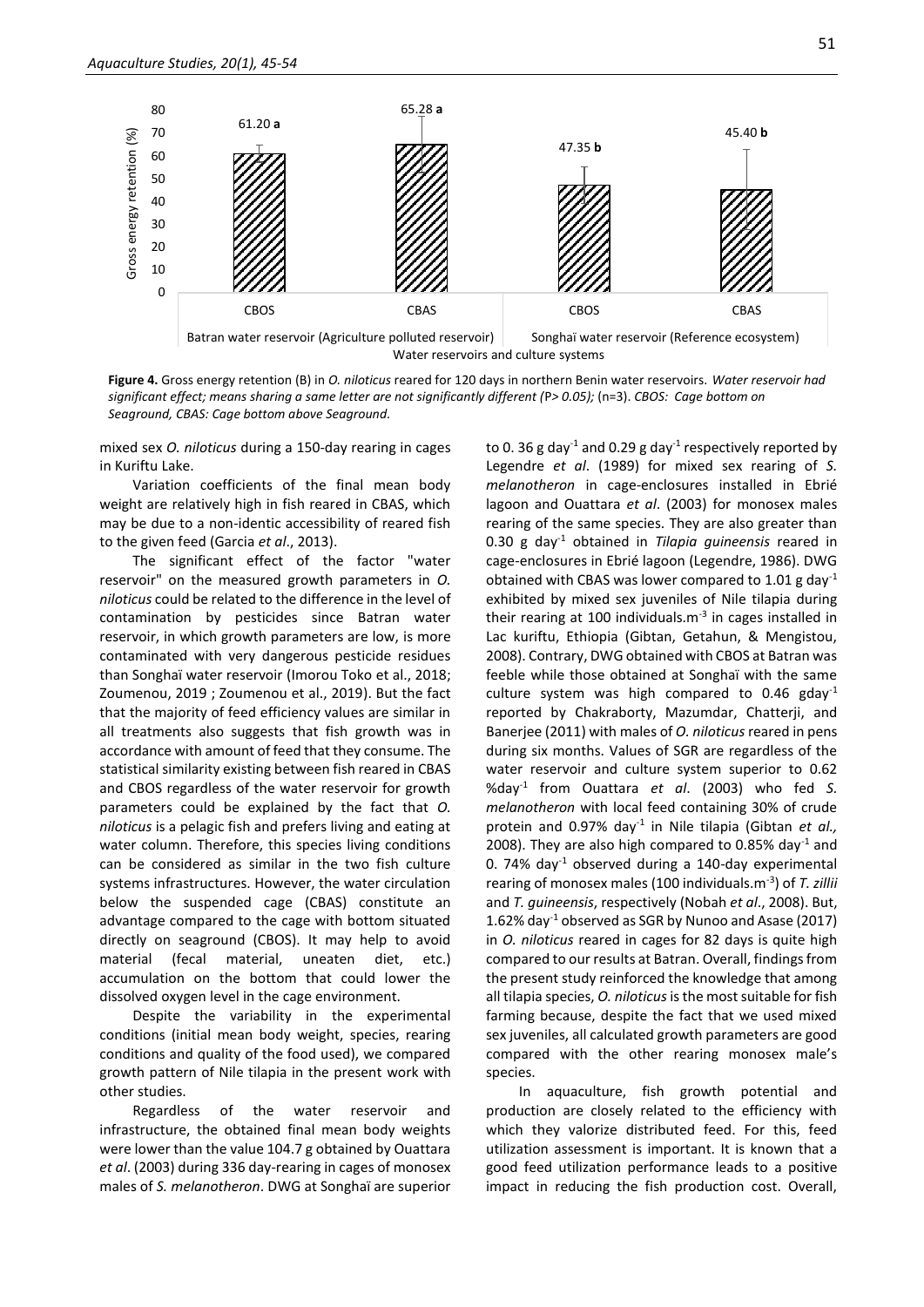feed utilization parameters values from our work are very interesting compared to the values obtained in tilapia *S. melanotheron* and *T. guineensis* reared with local manufacturing feed in floating cages and cageenclosures in Ivory Coast (Legendre, 1986; Ouattara, 2004; Nobah, 2007). Calculated FE-PER are higher than those noticed with Nile tilapia males, 0.26-0.88 in cages and 0.28-0.92 in pens by Chakraborty and Banerjee (2009). FE are greatly beyond the interval 0.33 to 1 mostly found in fish culture (Coche, 1982; Naylor *et al*., 2000). This recorded good performance could be linked to the quality of the distributed feed and the feeding method used that did not result in feed loss. "Le Gouessant" is a balanced and extruded fish feed, known for their high stability in water and better nutrients use in fish compared to a single pelleted diet (Glencross *et al*., 2008). In addition, the best nutrients utilization and fish growth in this study could also be influenced by the presence of periphytic community which significantly complement exogenous feed and contribute to the efficiency of their use by fish in in captivity (Azim, Verdegem, Mantingh, Van Dam, & Beveridge, 2003; Bamba, Ouattara, Moreau, & Gourene, 2007). For instance, in floating net-cages fixed in an earthen pond, Nile tilapia fed with the lower protein diets and periphyton performed better than those fed with control diet containing high level of protein (Eman, Shymaa, Elham, Abdel-Fattah, & Asmaa, 2015). Irrespective of the rearing system and water reservoir, protein had a large part in the gross energy formation in fish. This is due to the fact that, based on our biochemical results, protein was a major component in fish as compared to lipid and carbohydrate. Fish produced in northern Benin water reservoirs will have a significant contribution to the improvement of nutritional status of consumers. We also noticed that protein had trend to be more in pens in which, fish had higher final body weight. Similar observations have been made by Abdelghany and Mohammed (2002) who reported that body protein content increases with wet weight in Nile tilapia. The present study revealed that lipid productive value and energy retention was significantly higher at Batran water reservoir. This indicates that lipid was a preferred energy reserve for deposition and further mobilization in *O. niloticus* living in stressed aquatic ecosystems. According to Froyland, Lie, and Berge (2000), the main function of lipid in fish is to generate energy in the form of ATP provided by the ß oxidation of fatty acids. However, it is important to remark that values of lipid in all fish were less than 5% of their fresh matter and confirmed that Nile tilapia produced in northern Benin water reservoirs remains a lean fish (Suriah, Huah, Hassan, & Daud, 1995). Furthermore, it is well to notice that with both culture systems installed in northern Benin water reservoirs, the fish harvested, contain acceptable levels of pesticide residues and their consumption has no pesticides potential adverse effects on human health (Pèlèbè, 2019).

## **Conclusion**

This study constitutes the first investigation on the potential of the numerous northern Benin water reservoirs for fish farming. From our findings, cages farming of *O. niloticus* is technically feasible in the water reservoirs located both in the cotton basin and outside in northern Benin. Fish growth is better in cage bottom layer set on the seaground with contact to sediment at Songhaï water reservoir situated outside the basin cotton and similarity exists between the two culture systems regardless of the water reservoir location. Considering zootechnical performance, nutritional quality obtained and ecotoxicological risks, only cage bottom layer suspended above seaground without contact to sediment can be recommended for *O. niloticus* culture inside the cotton basin whereas, both culture systems can be used for Nile tilapia rearing outside the cotton basin.

## **Acknowledgements**

The present work was done as part of the first author's PhD thesis. We are grateful to the AquaTox-Benin project for according us technical facilities. We also thank the International Foundation for Science (IFS Grant N° A\_6207-1), the Cooperation and Cultural Action Service (SCAC, File 0185BENB170012) of the French Embassy in Benin and the Commission of the West African Economic and Monetary Union (UEMOA, Program of supporting training and research of excellence) for their financial support. PELEBE E.O. Rodrigue thanks the African-German Network of Excellence in Science (AGNES) for granting a Mobility Grant in 2019; this Grant is generously sponsored by German Federal Ministry of Education and Research and supported by the Alexander von Humboldt Foundation.

## **References**

- Abdelghany, A. E., & Mohammed, H. A. (2002). Effects of feeding rates on growth and production of Nile tilapia, common carp and silver carp polycultured in fertilized ponds. *Aquaculture Research*, 33, 415-423. https://doi.org/10.1046/j.1365-2109.2002.00689.x
- Adam, K.S., & Boko, M. (1993). Le Bénin. EDICEF, 2ème édition : Paris, 93pp.
- Adéchian, A.S., Baco, N.M., Akponikpe, I., Imorou Toko, I., Egah, J., & Affoukou, K. (2015). Les pratiques paysannes de gestion des pesticides sur le maïs et le coton dans le bassin cotonnier du Bénin ». *VertigO - la revue électronique en sciences de l'environnement*, 15 (2). https://id.erudit.org/iderudit/1035837ar
- Agbohessi, P.T., Imorou Toko, I., & Kestemont, P. (2012). Etat des lieux de la contamination des écosystèmes aquatiques par les pesticides organochlorés dans le bassin cotonnier béninois*. Cahiers Agricultures*, 21 : 46- 56. https://doi.org/10.1684/agr.2012.0535
- Agbohessi, T.P., Imorou Toko, I., Ouédraogo, A., Jauniaux, T., Mandiki, S.N.M., & Kestemont, P. (2015). Assessment of the health status of wild fish inhabiting a cotton basin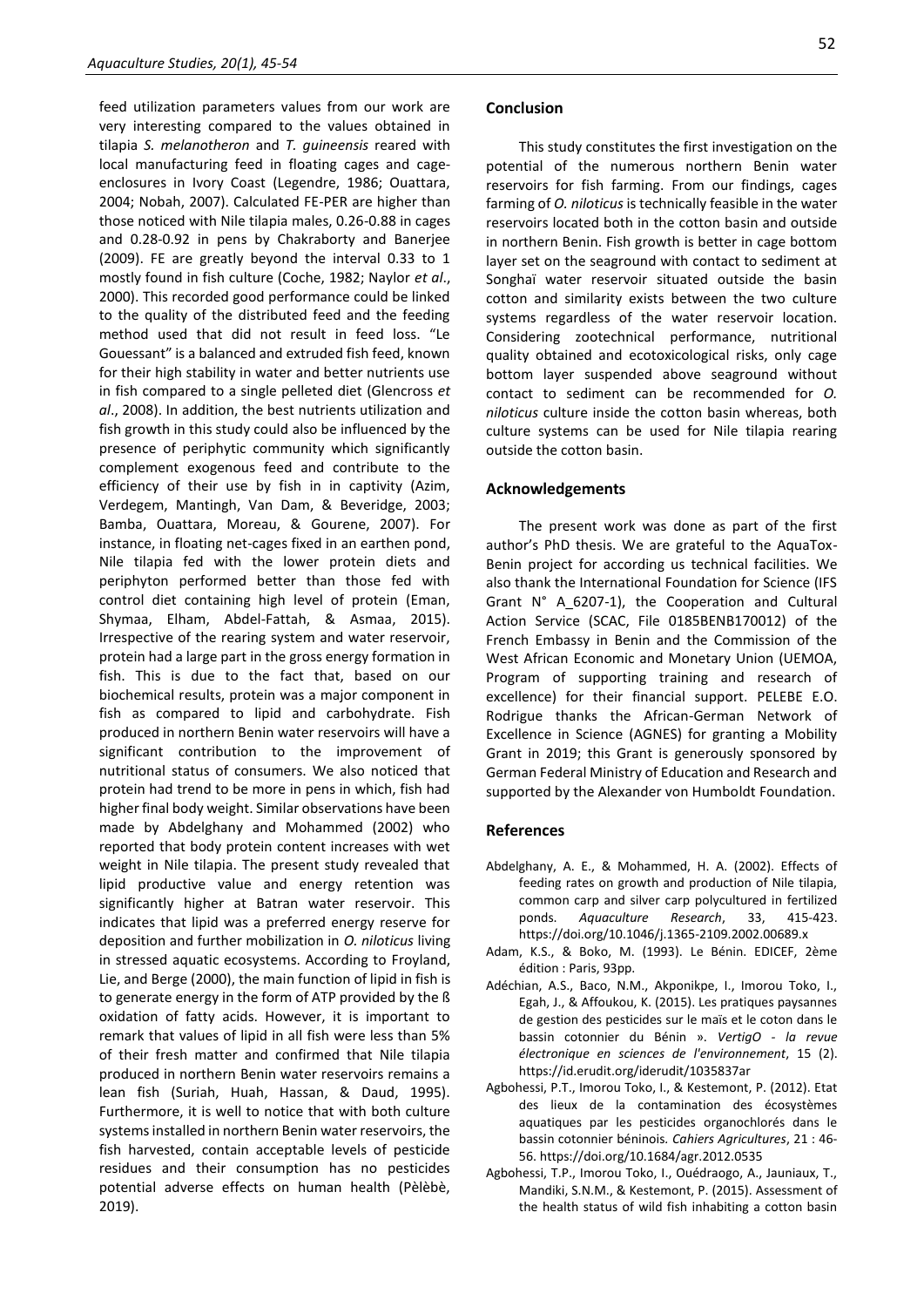heavily impacted by pesticides in Benin (West Africa). *Science of the Total Environment*, 506-507, 567-584. https://doi.org/10.1016/j.scitotenv.2014.11.047

- Agbohessi, T.P., ImorouToko, I., Yabi, A.J., Dassoundo-Assogba, J.F.C., & Kestemont, P. (2011). Caractérisation des pesticides chimiques utilisés en production cotonnière et impact sur les indicateurs économiques dans la Commune de Banikoara au Nord du Bénin. *International Journal of Biological and Chemical Sciences,* 5(5), 1828-1841. http://dx.doi.org/10.4314/ijbcs.v5i5.6
- Aïzonou, R., Achoh, M. E., Agadjihouèdé, H. (2019). Analysis of practice of cage aquaculture system in Toho Todougba lagoon, Southern Benin (West Africa). *Aquaculture Studies*, 19(2), 113-123 http://doi.org/10.4194/2618- 6381-v19\_2\_04
- AOAC (Association of Official Analytical Chemists). (2003). Official methods of analysis, Metals and other elements USA, 1054-1089pp.
- Azim, M.E., Verdegem, M.C.J., Mantingh, I., Van Dam, A.A., & Beveridge, M.C.M. (2003). Ingestion and utilization of periphyton grown on artificial substrates by Nile tilapia *Oreochromis niloticus* L. *Aquaculture Research*, 34, 85- 92.
- Azonsi, F., Tossa, A., Kpomasse, M., Lanhoussi, F., Zannou, A., & Gohoungossou, A. (2008). Atlas hydrographique du Bénin : système de l'information sur l'hydrographie. Direction Générale de l'eau, Cotonou, Bénin, 22pp.
- Balarin, J.D. & Hatton, J. D. (1979). Tilapia: A guide to their biology and culture in Africa. Unit of Aquatic Pathobiology, Stirling University, 174pp.
- Bamba, Y., Ouattara, A., Moreau, J., & Gourene, G. (2007). Apports relatifs en nourritures naturelle et artificielle dans l'alimentation du tilapia *Oreochromis niloticus* en captivité. *Bulletin français de la pêche et de la protection des milieux aquatiques*, 386, 55-68.
- Beveridge, M.C.M. (1985). Pisciculture en cage et enclos. Modèles de charge biotique et impact écologique. FAO Document Technique sur les Pêches N°255, 126pp.
- Chakraborty, B.S., & Banerjee, S. (2009). Culture of monosex Nile Tilapia under different traditional and nontraditional methods in India. *World Journal of Fish and Marine Sciences*, 1 (3), 212-217.
- Chakraborty, B.S., Mazumdar, D., Chatterji, U., & Banerjee, S. (2011). Growth of mixed-sex and monosex Nile tilapia in different culture systems. *Turkish Journal of Fisheries and Aquatic Sciences*, 11, 131-138. http://dx.doi.org/10.4194/trjfas.2011.0117
- Coche, A. G. (1982). Cage culture of tilapias. In Pullin, R. S. V, Lowe McConnell, R. H., The biology and culture of tilapias (p.205-246). Manila, Philippines : ICLARM
- Colman, J., Lardinois, P., Rabelahatra, A., Rafaliarison, J., van den Berg, F., Heritiana, R., & Janssen, J. (1992). Manuel pour le développement de la pisciculture à Madagascar. Document Technique N°4.
	- http://www.fao.org/3/AB847F/AB847F03.htm
- El-Saidy, D.S.M.D., & Gaber, A.M.M. (2005). Effect of dietary protein levels and feeding rates on growth performance, production traits and body composition of Nile tilapia, *Oreochromis niloticus* (L.) cultured in concrete tanks. *Aquaculture Research*, 36, 163-171.

http://dx.doi.org/10.1111/j.1365-2109.2004.01201.x

Eman, M.S., Shymaa, M. S., Elham, A.W., Abdel-Fattah, M.E-S., & Asmaa, I. A. (2015). Evaluation of Periphyton as a Food Source for Nile Tilapia (*Oreochromis niloticus*) Juveniles

Fed Reduced Protein Levels in Cages. *Journal of Applied Aquaculture*, 27 (1), 50-60.

- https://doi.org/10.1080/10454438.2014.967073
- Froyland, L., Lie, O., & Berge, R.K. (2000). Mitochondrial and peroxisomal beta oxidation capacities in various tissues from Atlantic salmon *Salmo salar*. *Aquaculture Nutrition*, 6, 85-89. https://doi.org/10.1046/j.1365- 2095.2000.00130.x
- Garcia, F., Romera, D.M., Gozi, K.S., Onaka, E.M., Fonseca, F.S., Schalch, S.H.C., …Maria Portella, C. (2013). Stocking density of Nile tilapia in cages placed in a hydroelectric reservoir. *Aquaculture,* 410-411, 51-56. https://doi.org/10.1016/j.aquaculture.2013.06.010
- Gibtan, A., Getahun, A., & Mengistou, S. (2008). Effect of stocking density on the growth performance and yield of Nile tilapia [Oreochromis niloticus (L., 1758)] in a cage culture system in Lake Kuriftu, Ethiopia. *Aquaculture Research*, 39, 1450-1460.

https://doi.org/10.1111/j.1365-2109.2008.02021.x

- Glencross, B., Blyth, D., Tabrett, S., Bourne, N., Irvin, S., Anderson, M., Smullen, R. (2012). An assessment of cereal grains and other starch sources in diets for Barramundi (*Lates calcarifer*)-implications for nutritional and functional qualities of extruded feeds. *Aquaculture Nutrition*, 18, 388-399. https://doi.org/10.1111/j.1365- 2095.2011.00903.x
- Gouda, A-I. (2018). Analyse des risques environnementaux liés aux pratiques phytosanitaires dans les écosystèmes aquatiques du bassin cotonnier (Nord Bénin) (PhD thesis). University of Liège-Gembloux Agro-Bio Tech, Gembloux, Belgium.
- Houndekon, A., (2014). Analyse comparative des systèmes de production du coton biologique et du coton conventionnel au Benin. *Journal de la Recherche Scientifique de l'Université de Lomé*, 16 (3).
- Imorou Toko, I., Pèlèbè, E.O.R., Tonato, R., Guedegba, N.L., Agbohessi, T.P., & Kestemont, P. (2018). Indices biométriques et paramètres de croissance du tilapia *Oreochromis niloticus* (Linnaeus, 1758) exposé aux pesticides agricoles dans les retenues d'eau du Nord-Bénin. *International Journal of Biological and Chemical Sciences*, 12 (3), 1401-1414. http://dx.doi.org/10.4314/ijbcs.v12i3.26
- INSAE (Institut National de la Statistique et de l'Analyse Economique). (2016). Statistiques du Commerce Extérieur - Bulletin Trimestriel- Quatrième Trimestre 2016. INSAE, Cotonou, 89pp.
- Jobling, M. (1983). A short review and critic of methodology used in fish growth and nutrition studies. *Journal of Fish Biology*, 23, 685 -703. http://dx.doi.org/10.1111/j.1095- 8649.1983.tb02946.x
- Jobling, M. (1994). Fish Bioenergetics. London, United Kingdom: Chapman and Hall, 310pp.
- Kestemont, P., Micha, J-C., & Falter, U. (1989). Les méthodes de production d'alevins de *Tilapia nilotica*. Programme de mise en valeur et de coordination de l'Aquaculture. ADCP/REP/89/46. PNUD/FAO, Rome, Italy 132p. http://www.fao.org/docrep/t8655f/t8655f00.htm
- Kpenavoun, S.C., Gandonou, E., Adegbidi, A., & Abokini, E. (2017). Mesure et déterminants de l'efficacité technique des pisciculteurs du Bénin. *International Journal of Biological and Chemical Sciences*, 11(5), 2194- 2208. http://dx.doi.org/10.4314/ijbcs.v11i5.20